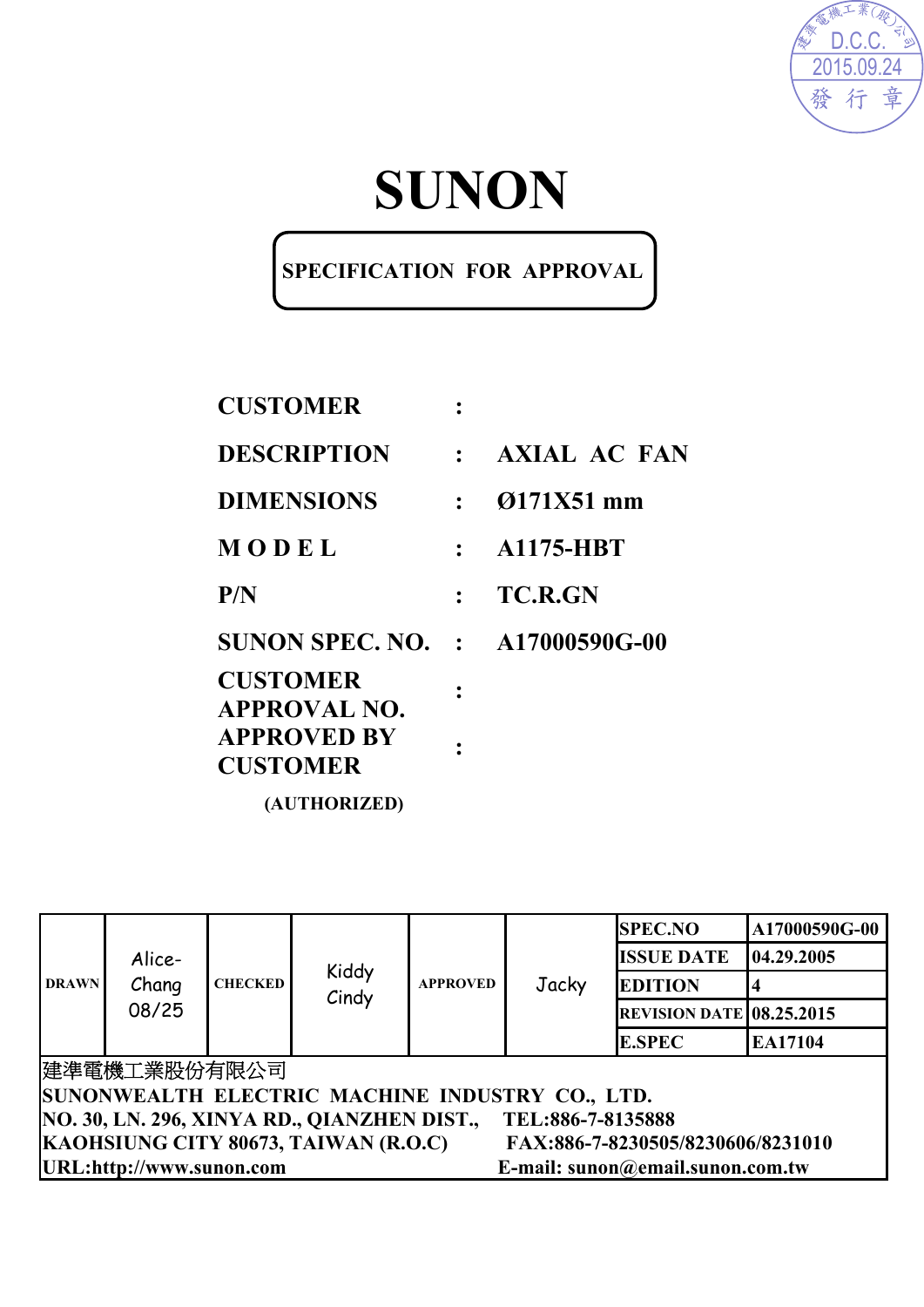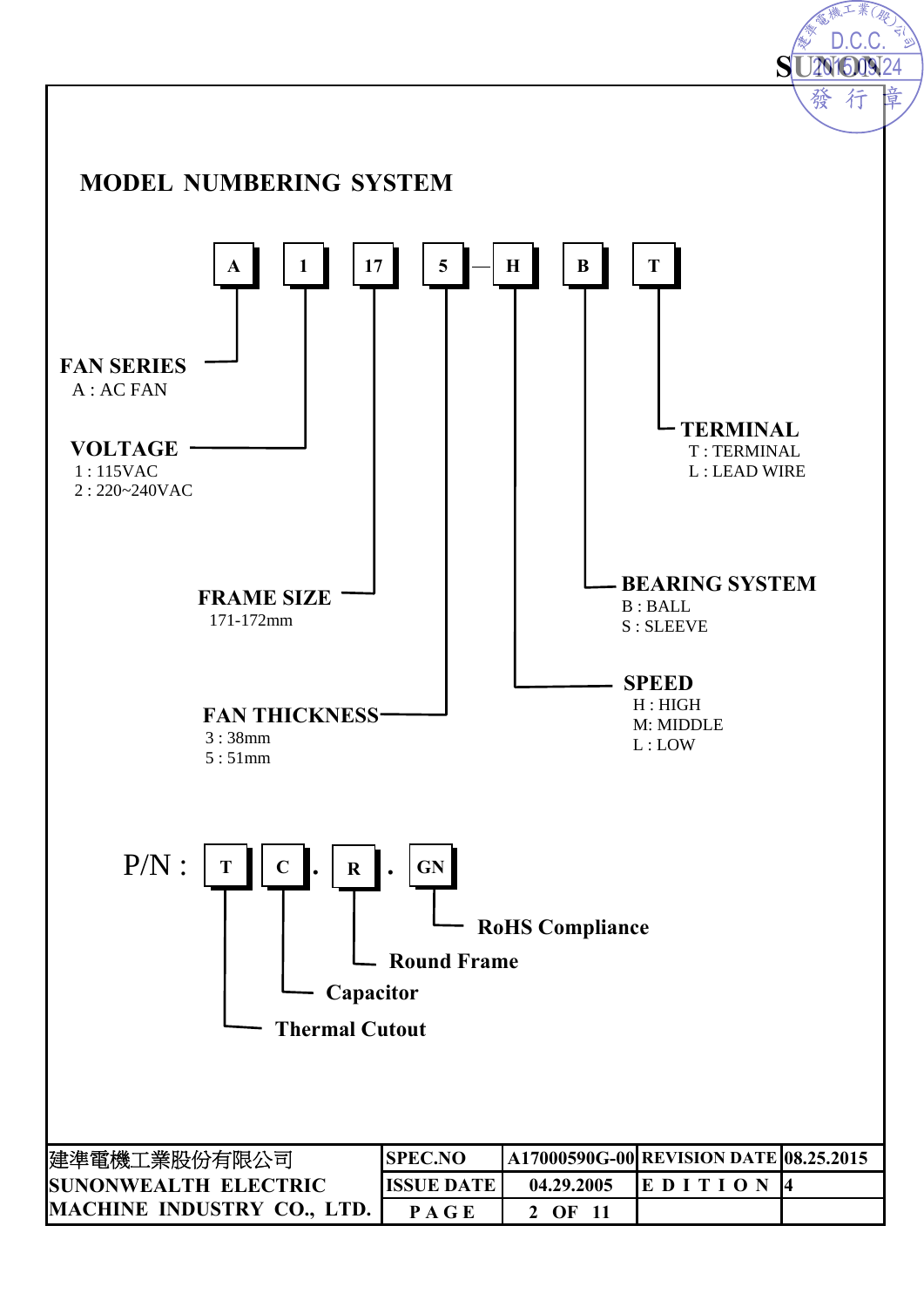|                                 |     | <b>AXIAL AC FAN</b><br>MODEL : A1175-HBT |                                                   |                                        | 發 |
|---------------------------------|-----|------------------------------------------|---------------------------------------------------|----------------------------------------|---|
|                                 | P/N |                                          | TC.R.GN                                           |                                        |   |
| <b>CHARACTERISTICS</b>          |     |                                          |                                                   |                                        |   |
| 1. Motor Design                 |     | $\ddot{\cdot}$                           | <b>Reliable Alveolate Motor Construction.</b>     |                                        |   |
| <b>2. Insulation Resistance</b> |     | $\overset{\bullet}{\bullet}$             | 500 Megohms minimum at 500 VDC.                   |                                        |   |
| 3. Dielectric Strength          |     | $\ddot{\cdot}$                           | 1800 VAC for one second.                          |                                        |   |
| <b>4. Motor Protection</b>      |     | :                                        | Thermal protected.                                |                                        |   |
| <b>5. Noise Level</b>           |     | :                                        | Measured in a semi-anechoic chamber               |                                        |   |
|                                 |     |                                          | with background noise level below 15              |                                        |   |
|                                 |     |                                          | $dB(A)$ . The fan is running in free air with the |                                        |   |
|                                 |     |                                          | microphone at a distance of one meter             |                                        |   |
|                                 |     |                                          | from the fan intake.                              |                                        |   |
| 6. Tolerance                    |     | $\ddot{\cdot}$                           | $\pm$ 15% on rated power and current.             |                                        |   |
| <b>7. Air Performance</b>       |     | :                                        | Measured by a double chamber. The values          |                                        |   |
|                                 |     |                                          | are recorded when the fan speed has stabilized    |                                        |   |
|                                 |     |                                          | at rated voltage.                                 |                                        |   |
| 建準電機工業股份有限公司                    |     | <b>SPEC.NO</b>                           |                                                   | A17000590G-00 REVISION DATE 08.25.2015 |   |
| <b>SUNONWEALTH ELECTRIC</b>     |     | <b>ISSUE DATE</b>                        | 04.29.2005                                        | EDITION <sup>4</sup>                   |   |
| MACHINE INDUSTRY CO., LTD.      |     | PAGE                                     | 3 OF 11                                           |                                        |   |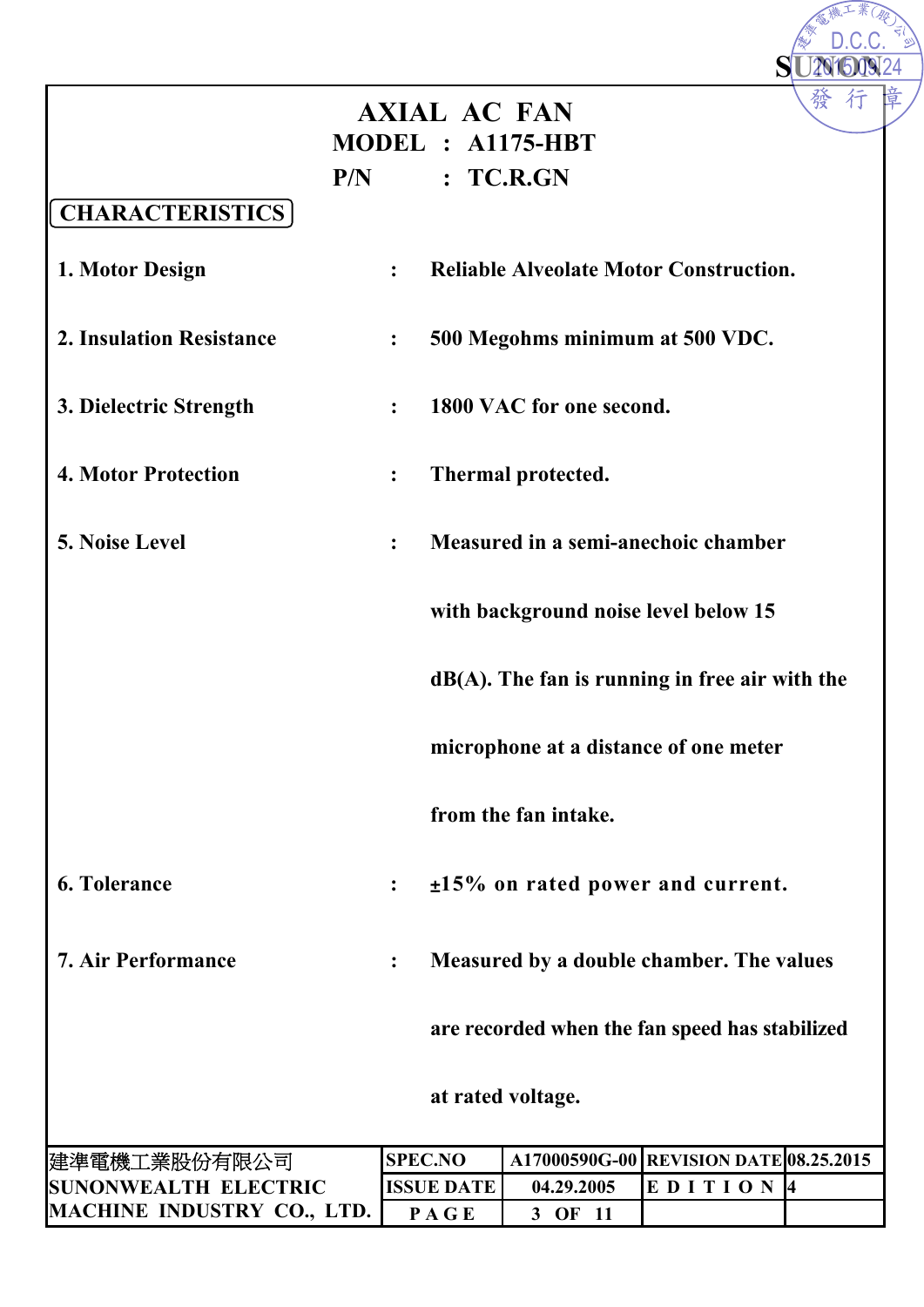## **SPECIFICATIONS**

#### **MODEL : A1175-HBT P/N : TC.R.GN**

| : $75-125$ VAC<br>1-2. Operating Voltage Range<br>75 VAC (25 deg. C POWER ON/OFF)<br>1-3. Starting Voltage<br>$\ddot{\cdot}$<br>2800/3200 RPM $\pm 10\%$<br>1-4. Rated Speed<br>$\ddot{\cdot}$<br>203/239 CFM<br>1-5. Air Delivery<br>$\ddot{\cdot}$<br>1-6. Static Pressure<br>$0.62/0.69$ Inch-H <sub>2</sub> O<br>$\ddot{\cdot}$<br>$0.22/0.23$ AMP<br>1-7. Rated Current<br>$\ddot{\cdot}$<br>1-8. Rated Power<br>$: 25/27$ WATTS<br>1-9. Noise Level<br>51/58 $dB(A)$<br>$\ddot{\cdot}$ |                                                                                                                                                                                                                                                                                                         |  |  |  |  |
|----------------------------------------------------------------------------------------------------------------------------------------------------------------------------------------------------------------------------------------------------------------------------------------------------------------------------------------------------------------------------------------------------------------------------------------------------------------------------------------------|---------------------------------------------------------------------------------------------------------------------------------------------------------------------------------------------------------------------------------------------------------------------------------------------------------|--|--|--|--|
|                                                                                                                                                                                                                                                                                                                                                                                                                                                                                              |                                                                                                                                                                                                                                                                                                         |  |  |  |  |
|                                                                                                                                                                                                                                                                                                                                                                                                                                                                                              |                                                                                                                                                                                                                                                                                                         |  |  |  |  |
|                                                                                                                                                                                                                                                                                                                                                                                                                                                                                              |                                                                                                                                                                                                                                                                                                         |  |  |  |  |
|                                                                                                                                                                                                                                                                                                                                                                                                                                                                                              |                                                                                                                                                                                                                                                                                                         |  |  |  |  |
|                                                                                                                                                                                                                                                                                                                                                                                                                                                                                              |                                                                                                                                                                                                                                                                                                         |  |  |  |  |
|                                                                                                                                                                                                                                                                                                                                                                                                                                                                                              |                                                                                                                                                                                                                                                                                                         |  |  |  |  |
|                                                                                                                                                                                                                                                                                                                                                                                                                                                                                              |                                                                                                                                                                                                                                                                                                         |  |  |  |  |
|                                                                                                                                                                                                                                                                                                                                                                                                                                                                                              |                                                                                                                                                                                                                                                                                                         |  |  |  |  |
| 1-10. Direction of Rotation<br><b>Clockwise viewed from front of fan blade</b><br>$\ddot{\cdot}$                                                                                                                                                                                                                                                                                                                                                                                             |                                                                                                                                                                                                                                                                                                         |  |  |  |  |
| $\therefore$ -10 to +70 deg. C<br><b>1-11. Operating Temperature</b>                                                                                                                                                                                                                                                                                                                                                                                                                         |                                                                                                                                                                                                                                                                                                         |  |  |  |  |
| 1-12. Storage Temperature<br>$-40$ to $+70$ deg. C<br>$\ddot{\cdot}$                                                                                                                                                                                                                                                                                                                                                                                                                         |                                                                                                                                                                                                                                                                                                         |  |  |  |  |
| <b>Precision ball bearing system</b><br>1-13. Bearing System                                                                                                                                                                                                                                                                                                                                                                                                                                 |                                                                                                                                                                                                                                                                                                         |  |  |  |  |
| 908 <sub>g</sub><br>1-14. Weight                                                                                                                                                                                                                                                                                                                                                                                                                                                             |                                                                                                                                                                                                                                                                                                         |  |  |  |  |
| 1-15. Safety<br><b>UL/CUR/TUV/CE Approvals</b>                                                                                                                                                                                                                                                                                                                                                                                                                                               |                                                                                                                                                                                                                                                                                                         |  |  |  |  |
| 1-16. Protection<br>$\Box$ Automatic Restart Capability<br>□Polarity Protection                                                                                                                                                                                                                                                                                                                                                                                                              | Note: In a situation where the fan is locked by an external force while<br>the electricity is on, an increase in coil temperature will be prevented by<br>temporarily turning off the electrical power to the motor. The fan will<br>automatically restart when the locked rotor condition is released. |  |  |  |  |
| <b>SPEC.NO</b><br>A17000590G-00 REVISION DATE 08.25.2015<br>建準電機工業股份有限公司<br>0.4.20.2005                                                                                                                                                                                                                                                                                                                                                                                                      |                                                                                                                                                                                                                                                                                                         |  |  |  |  |

**SU2NO2N**<br>◆ 發行

**SU20160924** 

D.C.C.

 $\overline{\mathcal{K}}$ 

 $\sum_{i=1}^n \sum_{j=1}^n \sum_{j=1}^n \sum_{j=1}^n \sum_{j=1}^n \sum_{j=1}^n \sum_{j=1}^n \sum_{j=1}^n \sum_{j=1}^n \sum_{j=1}^n \sum_{j=1}^n \sum_{j=1}^n \sum_{j=1}^n \sum_{j=1}^n \sum_{j=1}^n \sum_{j=1}^n \sum_{j=1}^n \sum_{j=1}^n \sum_{j=1}^n \sum_{j=1}^n \sum_{j=1}^n \sum_{j=1}^n \sum_{j=1}^n \sum_{j=1}^n \sum_{j$ 

章

| 建準電機工業股份有限公司                      | ISPEC.NO    |                    | A17000590G-00 REVISION DATE 08.25.2015 |  |
|-----------------------------------|-------------|--------------------|----------------------------------------|--|
| <b>SUNONWEALTH ELECTRIC</b>       | IISSUE DATE | 04.29.2005         | <b>IE DITION</b>                       |  |
| <b>MACHINE INDUSTRY CO., LTD.</b> | PAGE        | $_{\rm \bullet k}$ |                                        |  |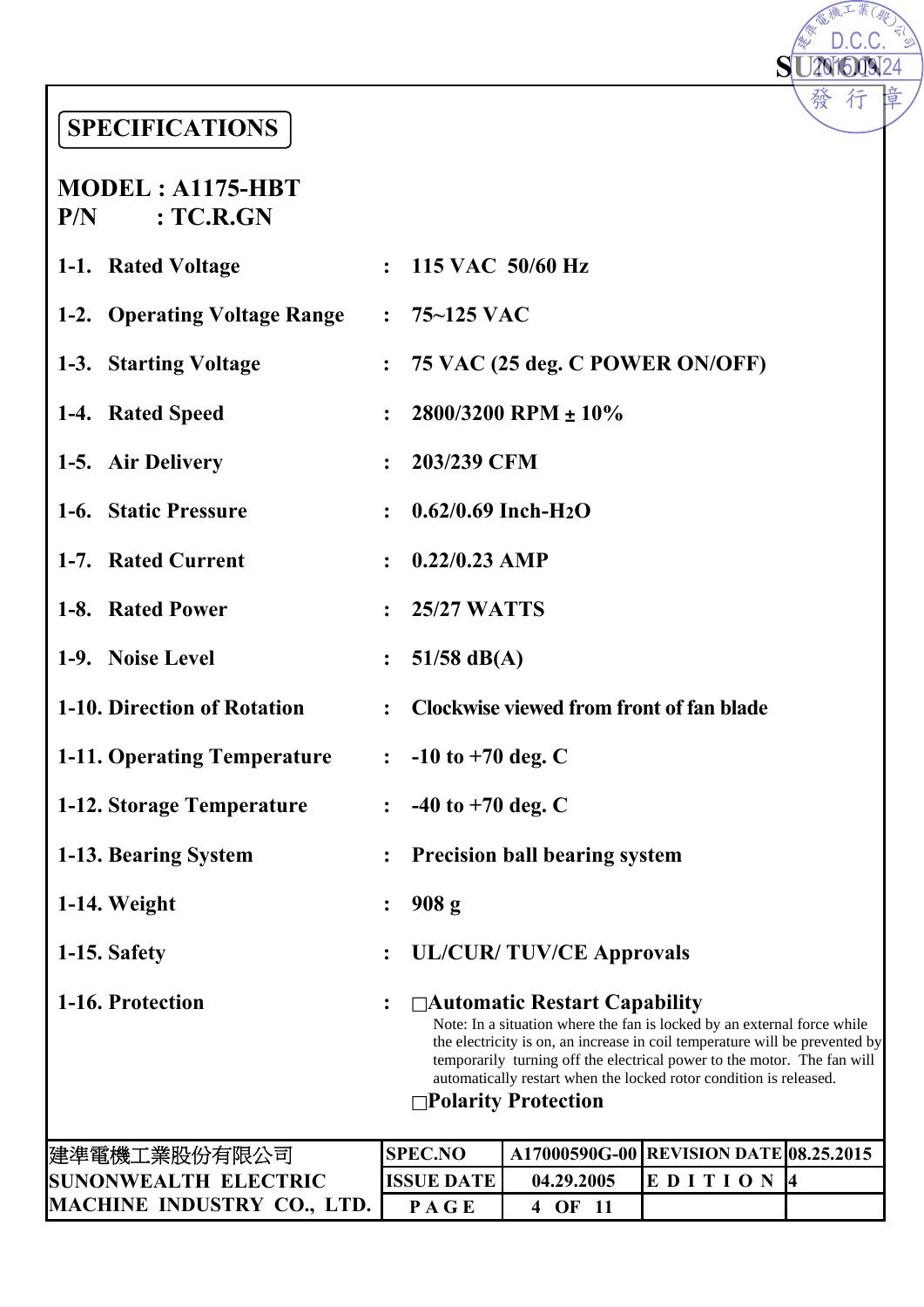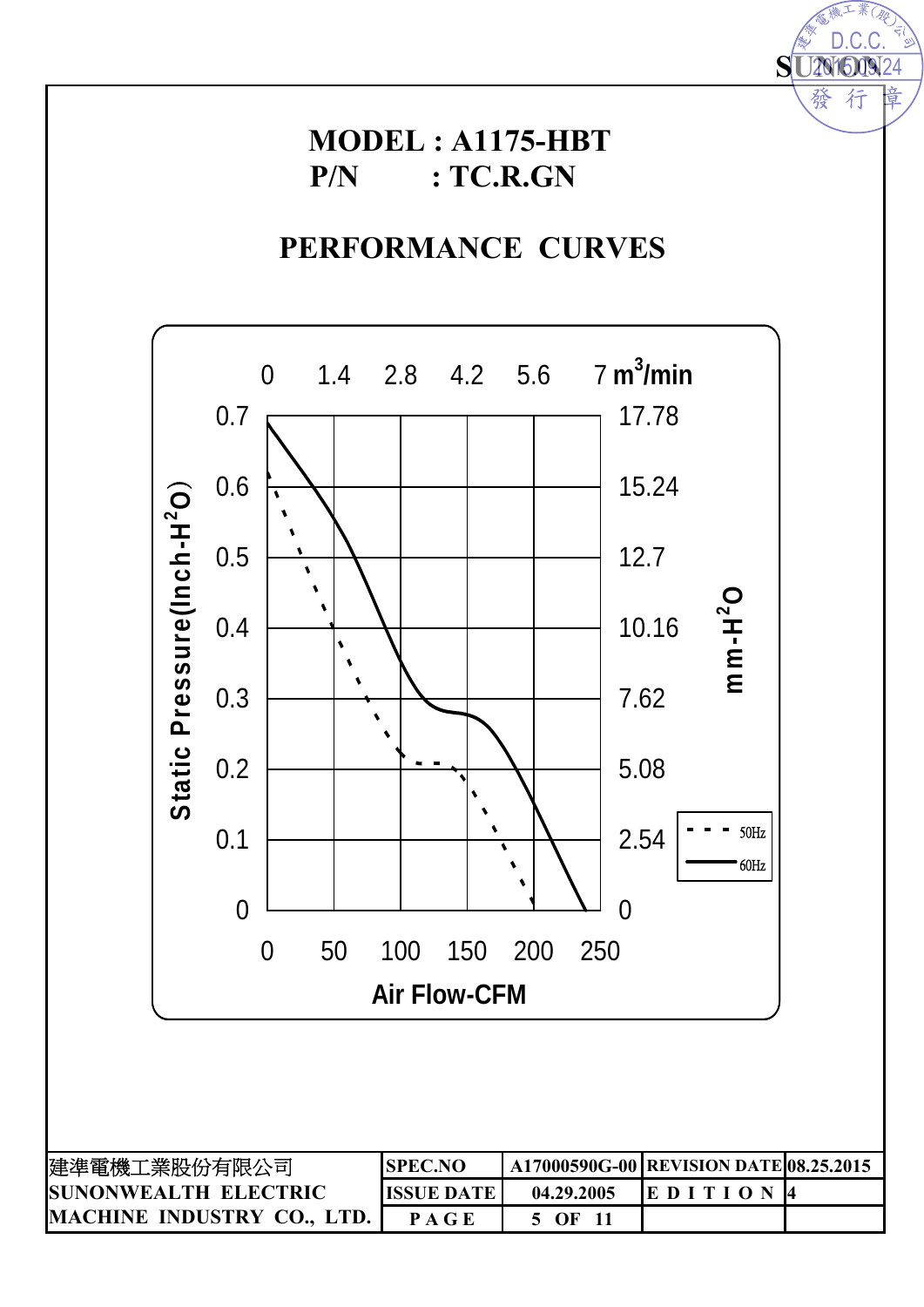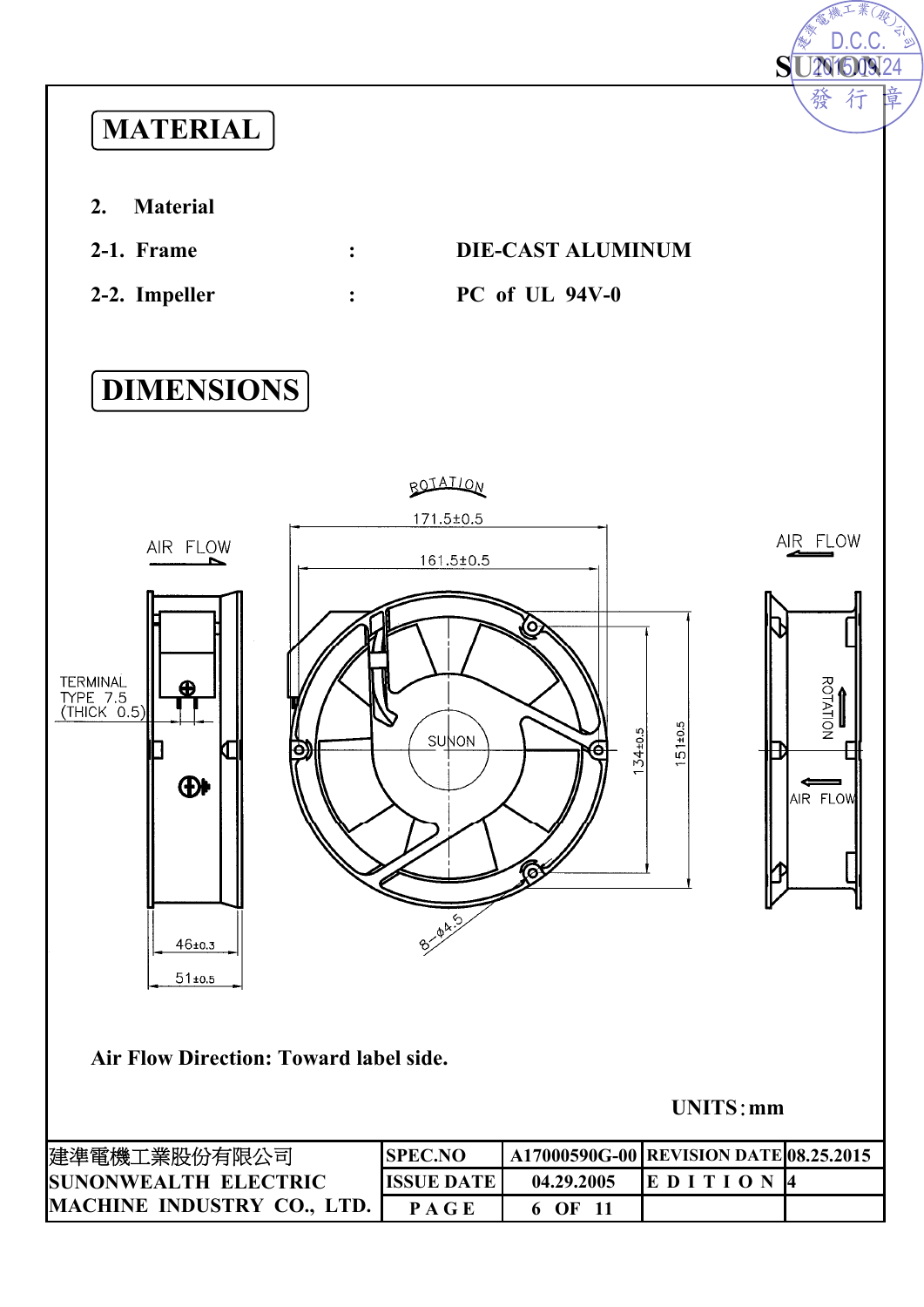#### Alveolate Motor

**SU201600924** 

發

 $\Box$ 

201509.24

行



Thermal Cutout

### With Capacitor



Capacitor

| 建準電機工業股份有限公司                 | <b>ISPEC.NO</b>   |            | A17000590G-00   REVISION DATE 08.25.2015 |  |
|------------------------------|-------------------|------------|------------------------------------------|--|
| <b>ISUNONWEALTH ELECTRIC</b> | <b>ISSUE DATE</b> | 04.29.2005 | <b>IEDITION</b>                          |  |
| MACHINE INDUSTRY CO., LTD.   | PAGE              | OF         |                                          |  |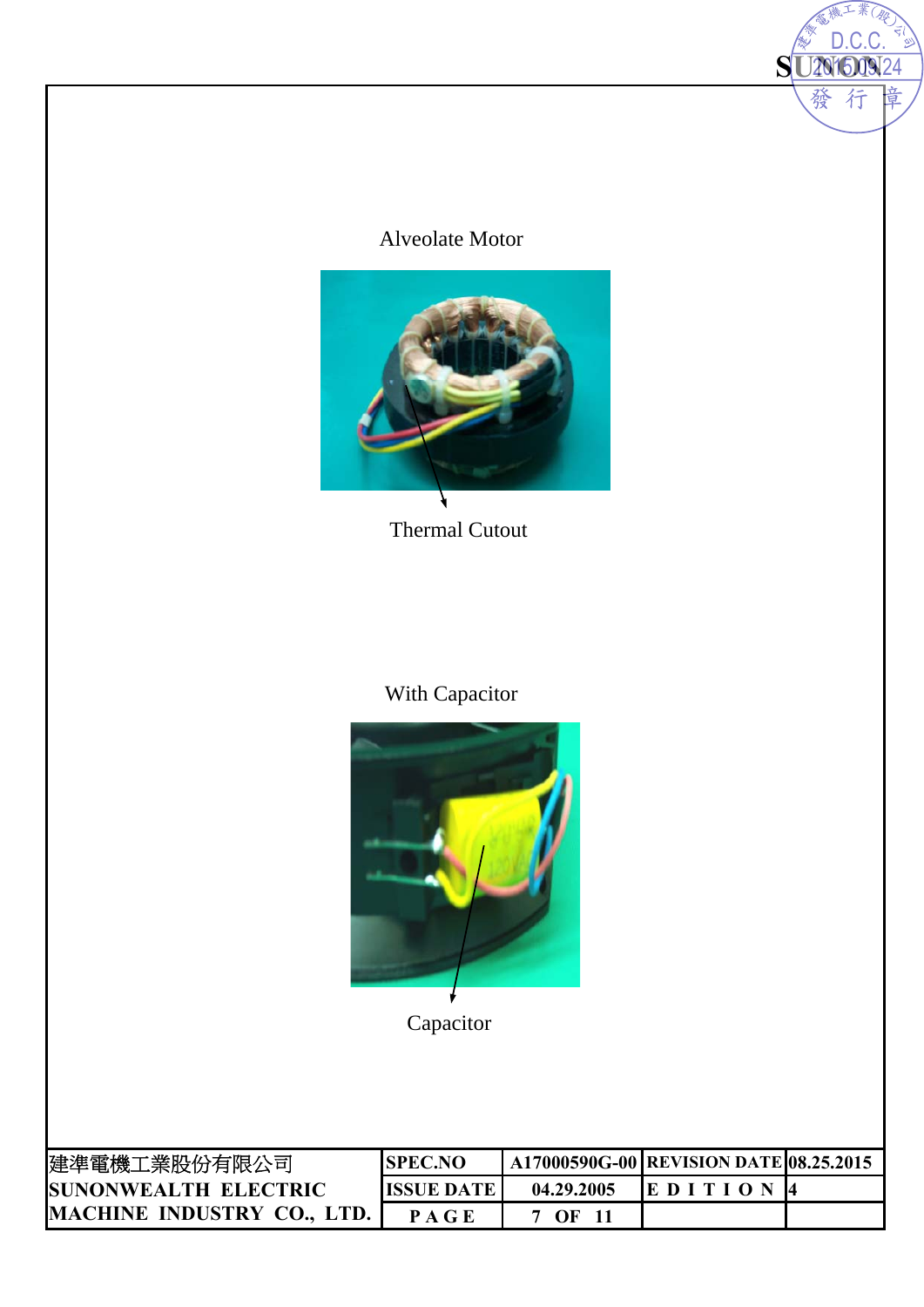# **SUNON** 2015.09.24 D.C.C.

# **Notes**

#### Ⅰ.**SAFETY**

- **1. DO NOT use or operate this fan in excess of the limitations set forth in this specification. SUNON is not responsible for the non-performance of this fan and/or any damages resulting from its use, if it is not used or operated in accordance with the specifications.**
- **2. SUNON recommends adding a protection circuit to the product or application in which this fan is installed, such as a thermo-fuse, or current-fuse or thermoprotector. The failure to use such a device may result in smoke, fire, electric shock by insulation degradation in cases of motor lock, motor lead short circuit, overload, or over voltage, and/or other failure.**
- **3. SUNON recommends installing a protection device to the product or application in which this fan is installed if there is a possibility of reverse-connection between VDC (+) and GND (-). The failure to install such a device may result in smoke, fire, and/or destruction, although these conditions may not manifest immediately.**
- **4. This fan must be installed and used in compliance with all applicable safety standards and regulations.**
- **5. Use proper care when handling and/or installing this fan. Improper handling or installation of this fan may cause damage that could result in unsafe conditions.**
- **6. Use proper care during installation and/or wiring. Failure to use proper care may cause damage to certain components of the fan including, but not limited to, the coil and lead wires, which could result in smoke and/or fire.**
- **7. DO NOT use power or ground PWM to control the fan speed. If the fan speed needs to be adjusted, please contact SUNON to customize the product design for your application.**
- **8. For critical or extreme environments, including non stop operation, please contact SUNON and we will gladly provide assistance with your product selection to ensure an appropriate cooling product for your application.**

| 建準電機工業股份有限公司                 | <b>SPEC.NO</b>       |            | $\mid$ A17000590G-00 REVISION DATE | 08.25.2015 |
|------------------------------|----------------------|------------|------------------------------------|------------|
| <b>ISUNONWEALTH ELECTRIC</b> | <b>IISSUE DATE I</b> | 04.29.2005 | <b>IEDITION</b>                    |            |
| MACHINE INDUSTRY CO., LTD.   | P A G E              | 8 OF       |                                    |            |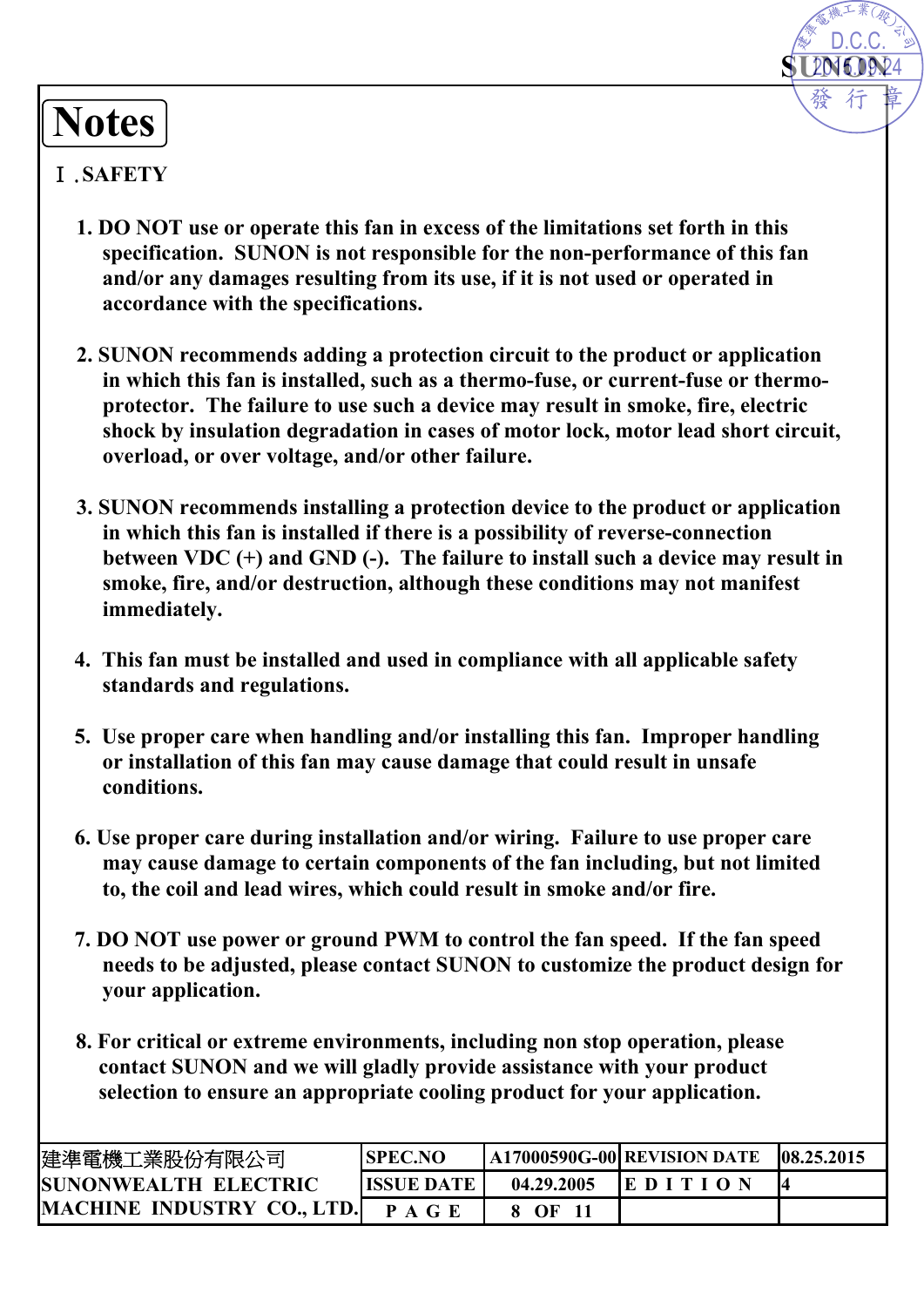**Notes**

#### **II. SPECIFICATION MODIFICATION**

**1. SUNON offers engineering assistance on fan installation and cooling system design.** 

**SUNION** 

2015.09.24 D.C.C.

- **2. All changes, modifications and/or revisions to the specifications, if any, are incorporated in the attached specifications.**
- **3. No changes, modifications and/or revisions to these specifications are effective absent agreement, by both SUNON and the customer, in writing.**
- **4. This fan will be shipped in accordance with the attached specification unless SUNON and the customer have agreed otherwise, in writing, as specified in Paragraph 3, above.**

#### **III. OTHER**

- **1. When building your device, please examine thoroughly any variation of EMC, temperature rise, life data, quality, etc. of this product by shock/drop/vibration testing, etc. If there are any problems or accidents in connection with this product, it should be mutually discussed and examined.**
- **2. Use proper care when handling this fan. Components such as fan holders or bearings may be damaged, if touched with fingers or other objects. Additionally, static electricity (ESD) may damage the internal circuits of the fan.**
- **3. DO NOT operate this fan in proximity to hazardous materials such as organic silicon, cyanogens, formalin, phenol, or corrosive gas environments including, but**  not limited to,  $H_2S$ ,  $SO_2$ ,  $NO_2$ , or  $Cl_2$ .
- **4. SUNON recommends that you protect this fan from exposure to outside elements such as dust, condensation, humidity or insects. Exposure of this fan to outside elements such as dust, condensation, humidity or insects may affect its performance and may cause safety hazards. SUNON does not warrant against damage to the product caused by outside elements.**

| 建準電機工業股份有限公司                      | <b>SPEC.NO</b>     |            | $[A17000590G-00]$ REVISION DATE | 108.25.2015 |
|-----------------------------------|--------------------|------------|---------------------------------|-------------|
| <b>SUNONWEALTH ELECTRIC</b>       | <b>IISSUE DATE</b> | 04.29.2005 | <b>IE DITION</b>                |             |
| <b>MACHINE INDUSTRY CO., LTD.</b> | <b>PAGE</b>        | - OF       |                                 |             |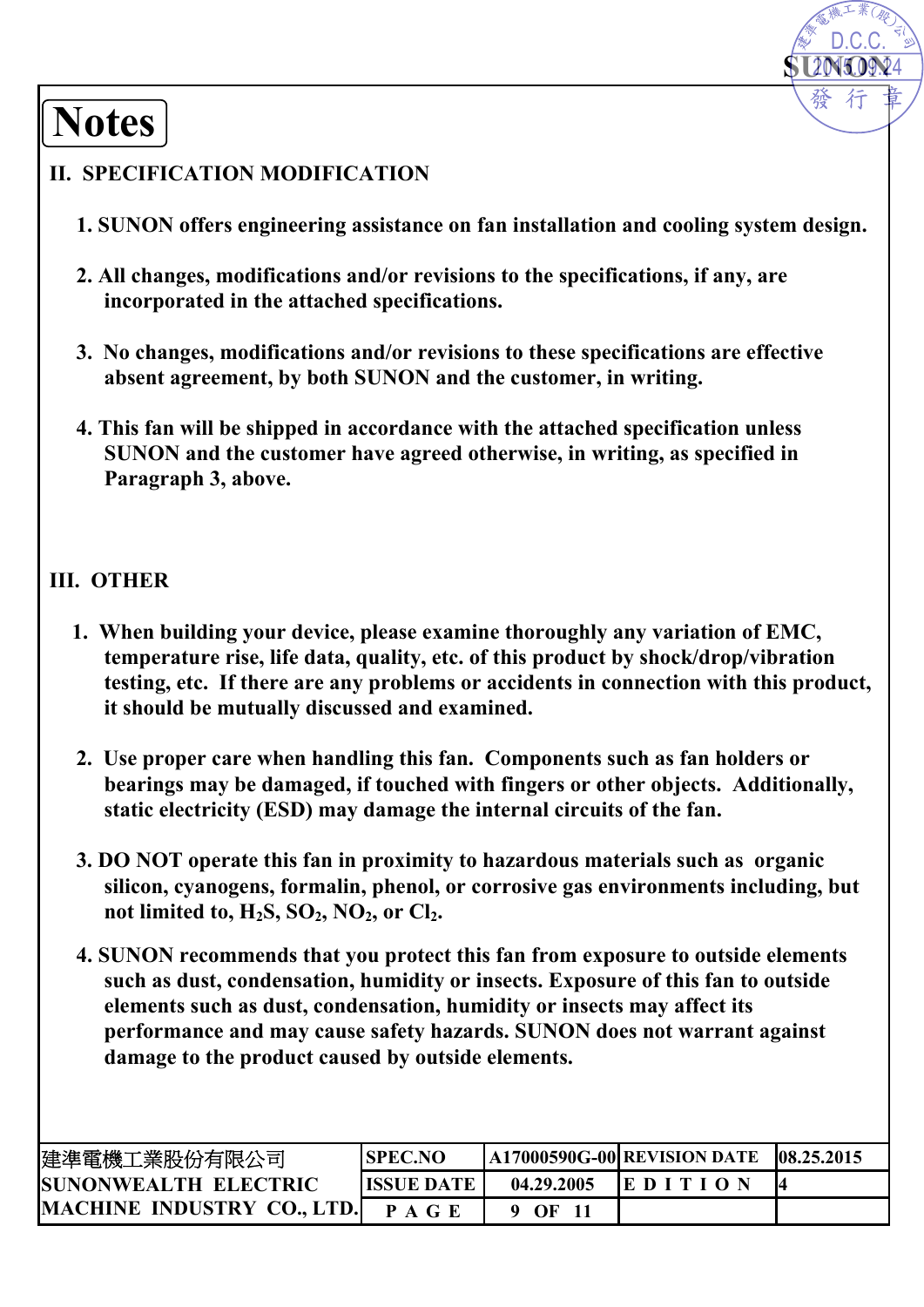# **Notes**

**5. This fan must be installed properly and securely. Improper mounting may cause harsh resonance, vibration, and noise.**

**SUNTER** 

2015.09.24 D.C.C.

- **6. Fan guards may prevent injury during handling or installation of the fan and are available for sale with this fan.**
- **7. Unless otherwise noted, all testing of this fan is conducted at 25°C ambient temperature and sixty-five percent (65%) relative humidity.**
- **8. DO NOT store this fan in an environment with high humidity. This fan must be stored in accordance with the attached specifications regarding storage temperature. If this fan is stored for more than 6 months, SUNON recommends functional testing before using.**
- **9. SUNON reserves the right to use components from multiple sources at its discretion. The use of components from other sources will not affect the specfications as described herein.**
- **10. The "Life Expectancy" of this fan has not been evaluated for use in combination with any end application. Therefore, the Life Expectancy Test Reports (L10 and MTTF Report) that relate to this fan are only for reference.**

#### **VI. WARRANTY**

**This fan is warranted against all defects which are proved to be fault in our workmanship and material for one year from the date of our delivery. The sole responsibility under the warranty shall be limited to the repair of the fan or the replacement thereof, at SUNON's sole discretion. SUNON will not be responsible for the failures of its fans due to improper handing, misuse or the failure to follow specifications or instructions for use. In the event of warranty claim, the customer shall immediately notify SUNON for verification. SUNON will not be responsible for any consequential damage to the customer's equipment as a result of any fans proven to be defective.** 

| 建準電機工業股份有限公司                 | <b>SPEC.NO</b>      |                | $A17000590G-00$ REVISION DATE | 08.25.2015 |
|------------------------------|---------------------|----------------|-------------------------------|------------|
| <b>ISUNONWEALTH ELECTRIC</b> | <b>ISSUE DATE I</b> | 04.29.2005     | <b>EDITION</b>                | K          |
| MACHINE INDUSTRY CO., LTD.   | <b>PAGE</b>         | 10<br>$\Omega$ |                               |            |